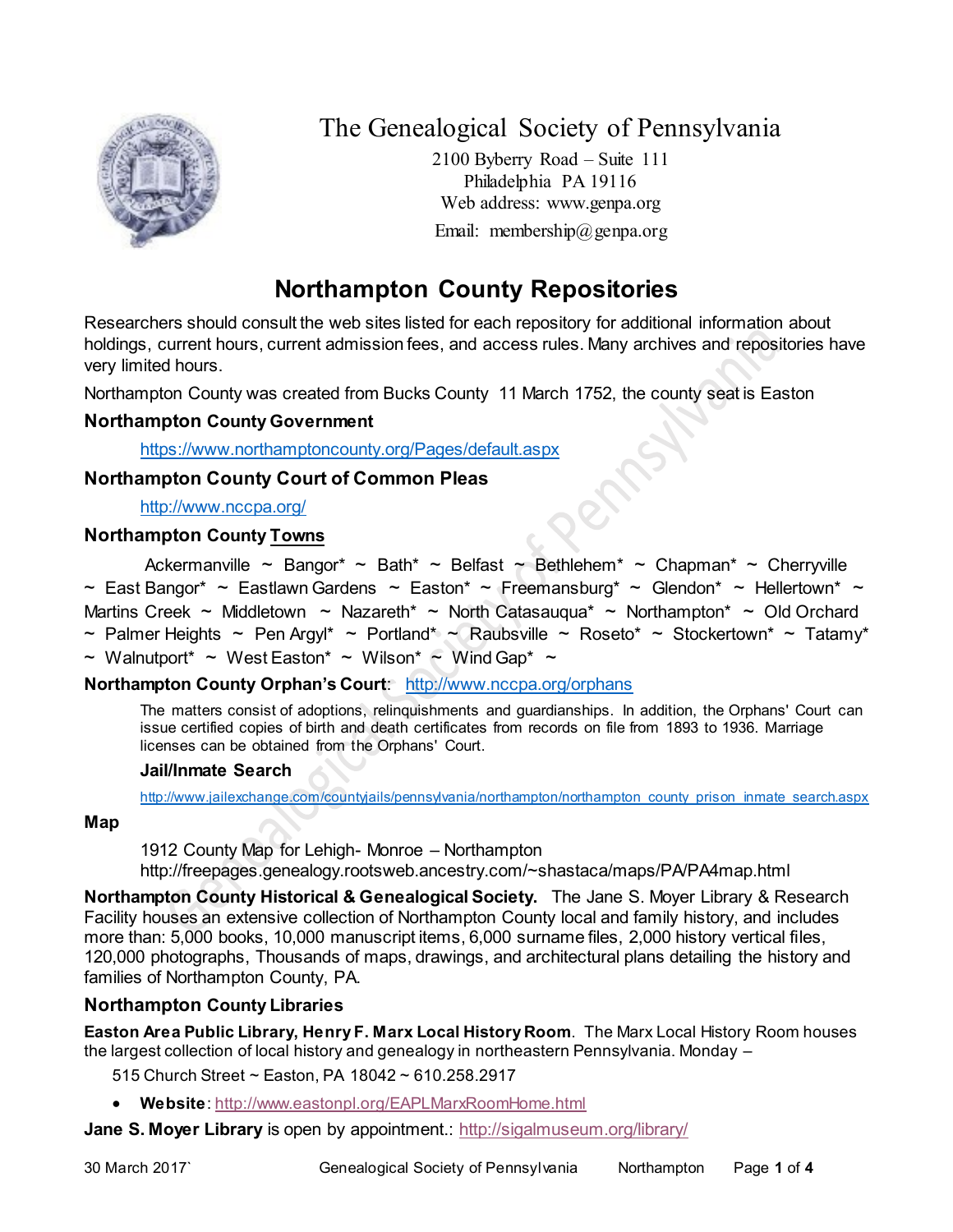342 Northampton St. Easton, PA 18042 ~ 610-253-1222 ~

## **Resources**

- **PAGenWeb** <http://www.northampton.pa-roots.com/> -
- Northampton County Newspapers & Obituaries <http://ldsgenealogy.com/PA/Northampton-County-Newspapers-and-Obituaries.htm> **LDS**
- <http://www.northampton.pa-roots.com/obituaries.htm>
- [http://www.newspaperobituaries.net/pennsylvania/northampton\\_county\\_obituaries.htm](http://www.newspaperobituaries.net/pennsylvania/northampton_county_obituaries.htm)
- **Genealogical Society of Pennsylvania** [http://GenPA.org](http://genpa.org/)
- County Newspapers
	- o Lehigh Valley Live <http://www.lehighvalleylive.com/northampton-county> /-
	- o Northampton Press<http://northampton.thelehighvalleypress.com/>
	- o Northampton County Newspapers & Obituaries <http://ldsgenealogy.com/PA/Northampton-County-Newspapers-and-Obituaries.htm> –
- **Random Acts of Kindness** <https://www.raogk.org/>
- **Family Search LDS:** <https://familysearch.org/> Free site but does require a login Collection List <https://familysearch.org/search/collection/list>
- Collections at the Historical Society of Pennsylvania **HSP -** <http://hsp.org/collections> HSP is membership based and there is a fee 1300 Locust Street, Philadelphia, PA 19107 215-732-6200 ext. 235 or [membership@hsp.org](mailto:membership@hsp.org)
- **GSP Research** <https://genpa.org/research/>
- **RG-47. RECORDS OF THE COUNTY GOVERNMENTS** Guide to African American Resources at the Pennsylvania State Archives <http://www.phmc.state.pa.us/bah/aaGuide/AA-RG-47.html>
- **National Archives of Philadelphia** (**NARA**) **Records Request Process**

National Archives 14700 Townsend Road Philadelphia, Pennsylvania 19154-1096 Telephone: (215) 305-2044 Fax: (215) 305-2038 E-mail: philadelphia.archives@nara.gov

Copies of World War I draft cards can be requested from the National Archives at Atlanta [\(Atlanta.archives@nara.gov](mailto:Atlanta.archives@nara.gov) ).

For information on obtaining World War II era and later draft cards, please see <http://www.archives.gov/st-louis/archival-programs/other-records/selective-service.html> .

<https://www.archives.gov/philadelphia/public/family-history.html#military>

## **Military**

The National Archives at Philadelphia (NARA), through its partners Ancestry.com and Fold3.com, provides access to records relating to the military service of individuals from the American Revolution through World War II. Please note that Official Military Personnel Files from World War I to the present are held by the National Archives at St. Louis. <https://www.archives.gov/st-louis>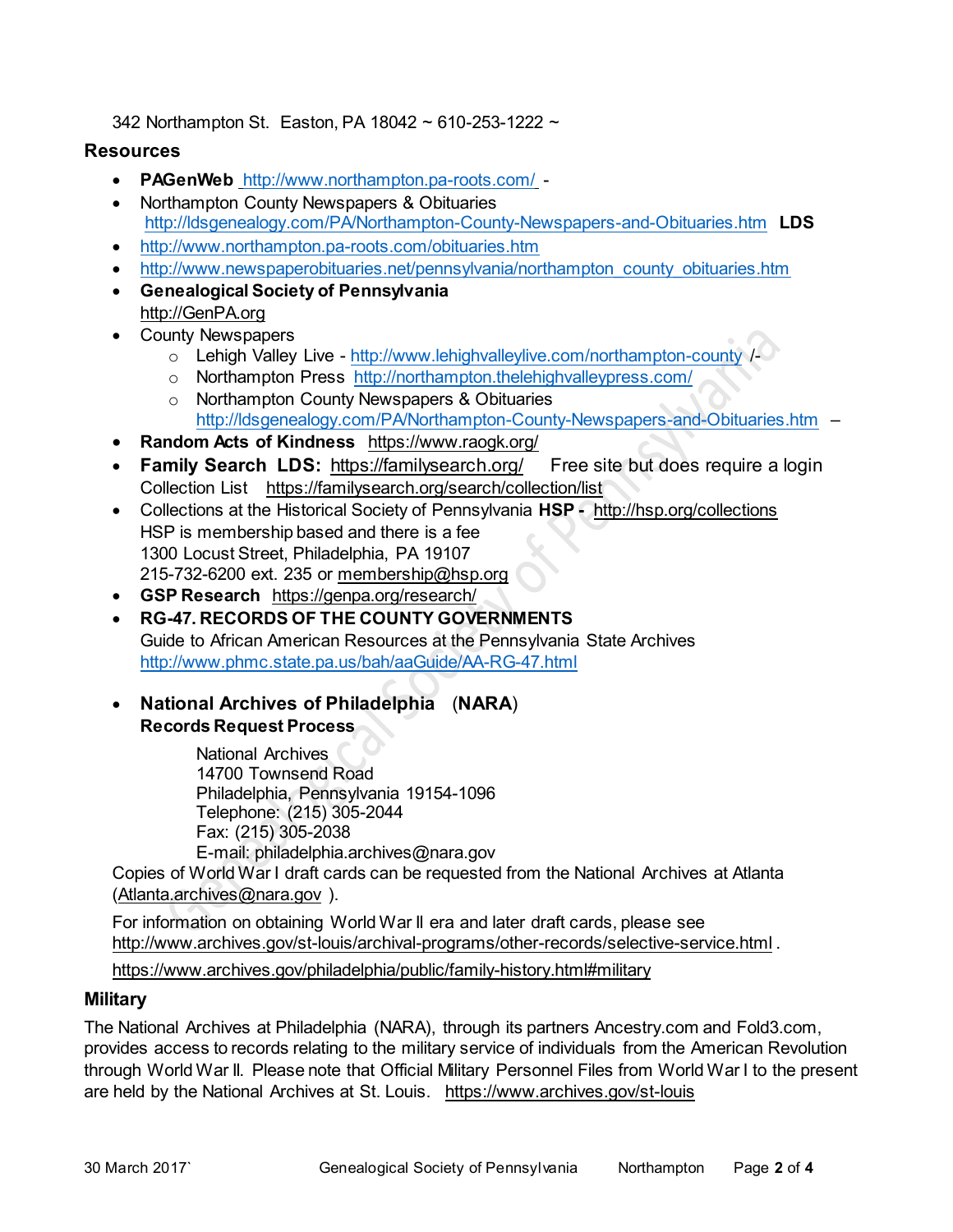World War I and World War II, Fourth Enumeration Draft Cards can also be accessed through our partner sites. In addition, Records of the Selective Service System, 1940-1969, for individuals from Delaware, Maryland, Pennsylvania, Virginia, and West Virgina are available from the National Archives at St. Louis.

## **Naturalizations: NARA**

Pennsylvania: Philadelphia, 1790-1991; Pittsburgh, 1820-1979; Erie, 1940-1972; Scranton, 1901-1990; Wilkes-Barre, 1943-1972; Williamsport, 1909-1913; and Harrisburg, 1911-1917.

## **Pennsylvania Military Records Research Guide**

<https://www.raogk.org/pennsylvania-genealogy/pa-military-records/>

## **Probate – Wills Administrations**

Probate records may include Person's exact death date, Names of the family members, Family relationships, Names of spouses of children, Residences, Adoption or guardianship of minor children or dependents, Worth of the property and land holdings, Evidence of occupation, religion, or military service

**Family Search:** Pennsylvania Probate Records, 1683-1994 <https://familysearch.org/>

This collection includes probate records created in Pennsylvania counties. The records include wills, estate records and indexes.

## **USGenWeb Archives:** <http://usgwarchives.net/pa/northampton/wills.htm>

**Historical Society of Pennsylvania (HSP)** 1714-1938: Will Books (microfilm): <http://hsp.org/collections>

## **State of Pennsylvania Vital Records**

## **Birth Certificates**, 1906-1910

The Division of Vital Records (DVR) maintains birth records that occurred in Pennsylvania from 1906 to the present.

For information on public records (births occurring from 1906 to 1910), click on Pennsylvania **[State Archives](http://www.phmc.pa.gov/archives/Pages/default.aspx) or our [Genealogy](http://www.health.pa.gov/MyRecords/Certificates/Genealogy/Pages/14125.aspx#.WNvLKfkrJHY) page.** 

## **Death Certificates**, 1906-1965

Original birth certificates for 1906-1910 and death certificates for 1906-1965 are available at the State Archives. Digital copies of the 1906-1908 birth certificates and the 1906-1963 death certificates may be found on Ancestry.com. Pennsylvania residents can access these records free of charge through Ancestry.com Pennsylvania. A free account can be created.

## **Certified Copies of Death Certificates**

[The Division of Vital Records maintains records of deaths that occurred from 1906 to](http://www.health.pa.gov/MyRecords/Certificates/DeathCertificates/Pages/default.aspx#.V9RjGa3cyH5)  [the present. Certified copies of death certificates \(with a raised seal\)](http://www.health.pa.gov/MyRecords/Certificates/DeathCertificates/Pages/default.aspx#.V9RjGa3cyH5)

## **BIRTH AND DEATH CERTIFICATES PRIOR TO 1906**

The Division of Vital Records began collecting birth and death certificates in 1906. Contact the appropriate Pennsylvania County Courthouse for births and deaths that occurred prior to 1906.

### **County Courthouses**

[http://www.health.pa.gov/MyRecords/Certificates/Geneal](http://www.health.pa.gov/MyRecords/Certificates/Genealogy/Pages/608673.aspx#.WNvLm_krJHY) ogy/Pages/608673.aspx#.WNvLm\_krJHY

## **PHMC > Archives > Research Online >** [Vital Statistics Records](http://www.phmc.pa.gov/Archives/Research-Online/Pages/Vital-Statistics.aspx)